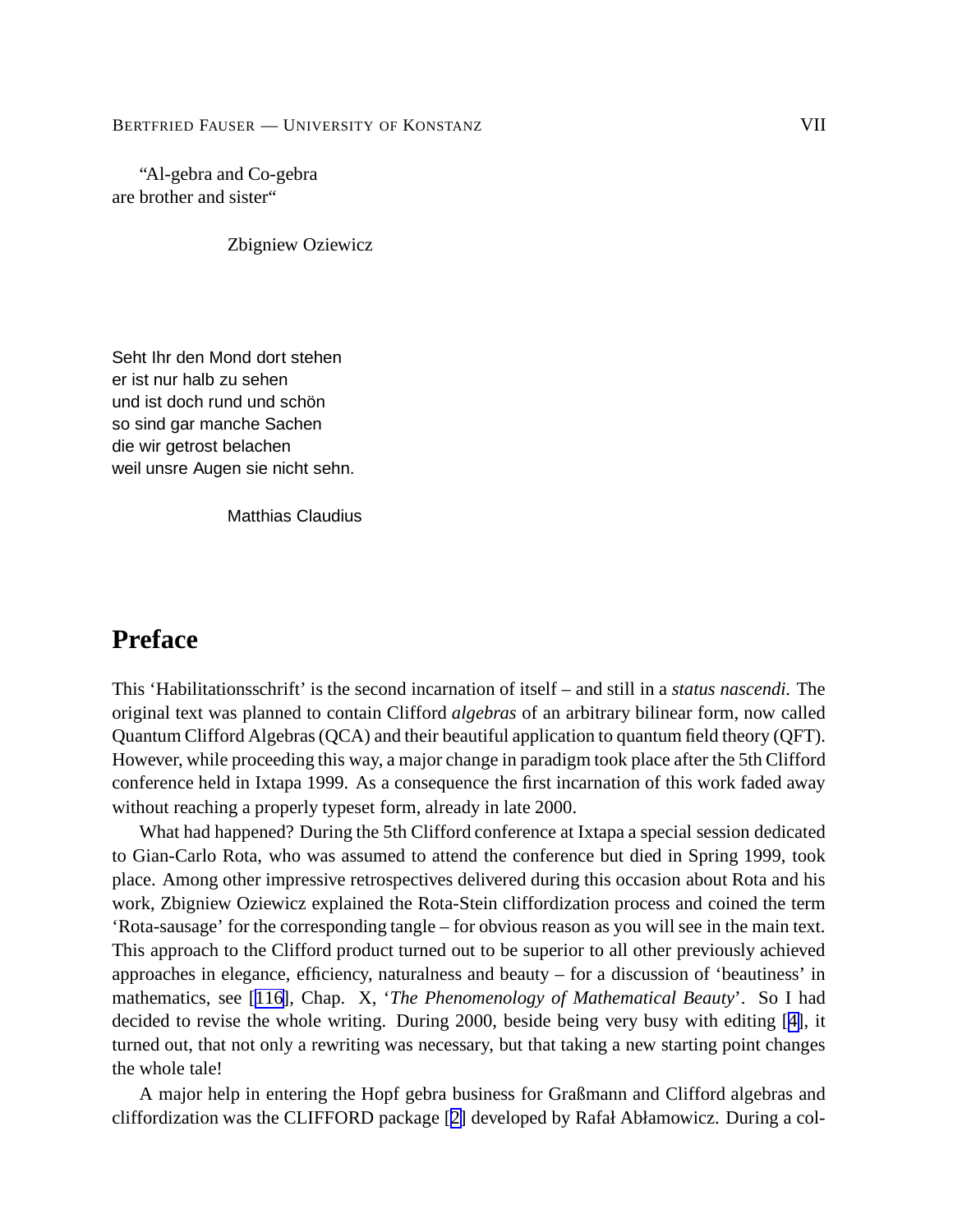laboration with him which took place in Konstanz in Summer 1999, major problems had been solved which led to the formation of the BIGEBRA package [3] in December 1999. The package proved to be calculationable stable and useful for the first time in Autumn 2000 during a joint work with Zbigniew Oziewicz, where many involved computations were successfully performed. The requirements of this lengthy computations completed the BIGEBRA package more or less. Its final form was produced jointly with Rafał Abłamowicz in Cookeville, September 2001.

The possibility of automated calculations and the knowledge of functional quantum field theory [128, 17] allowed to produce a first important result. The relation between time- and normal-ordered operator products and correlation functions was revealed to be a special kind of cliffordization which introduces an antisymmetric (symmetric for bosons) part in the bilinear form of the Clifford product [56]. For short, QCAs deal with time-ordered monomials while regular Clifford algebras of a symmetric bilinear form deal with normal-ordered monomials.

It seemed to be an easy task to translate with benefits all of the work described in [129, 48, 60, 50, 54, 55] into the hopfish framework. But examining Ref. [55] it showed up that the standard literature on Hopf algebras is set up in a too narrow manner so that some concepts had to be generalized first.

Much worse, Oziewicz showed that given an invertible scalar product  $B$  the Clifford biconvolution  $Cl(B, B^{-1})$ , where the Clifford co-product depends on the co-scalar product  $B^{-1}$ , has *no antipode* and is therefore not a Hopf algebra at all. But the antipode played *the central role* in Connes-Kreimer renormalization theory [82, 33, 34, 35]. Furthermore the topological meaning and the group-like structure are tied to Hopf algebras, not to convolution semigroups. This motivated Oziewicz to introduce a second *independent* bilinear form, the co-scalar product C in the Clifford bi-convolution  $Cl(B, C), C \neq B^{-1}$  which is antipodal and therefore Hopf. A different solution was obtained jointly in [59].

Meanwhile QCAs made their way into differential geometry and showed up to be useful in Einstein-Cartan-Kähler theory with teleparallel connections developed by J. Vargas, see [131] and references therein. It was clear for some time that also differential forms, the Cauchy-Riemann differential equations and cohomology have to be revisited in this formalism. This belongs not to our main theme and will be published elsewhere [58].

Another source supplied ideas – geometry and robotics! – the geometry of a Graßmann-Cayley algebra, i.e. projective geometry is by the way the first *application* of Graßmann's work by himself [64]. Nowadays these topics can be considered in their relation to Graßmann Hopf gebras. The crucial 'regressive product' of Graßmann can easily be defined, again following Rota et al. [43, 117, 83, 11], by Hopf algebra methods. A different route also following Graßmann's first attempt is discussed in Browne [26]. Rota et al., however, used a Peano space, a pair of a linear space  $V$  and a volume to come up with invariant theoretic methods. It turns out, and is in fact implemented in BIGEBRA this way [6, 7], that meet and join operations of projective geometry are encoded most efficiently and mathematically sound using Graßmann Hopf gebra. Graßmannians, flag manifolds which are important in string theory, M-theory, robotics and various other objects from algebraic geometry can be reached in this framework with great formal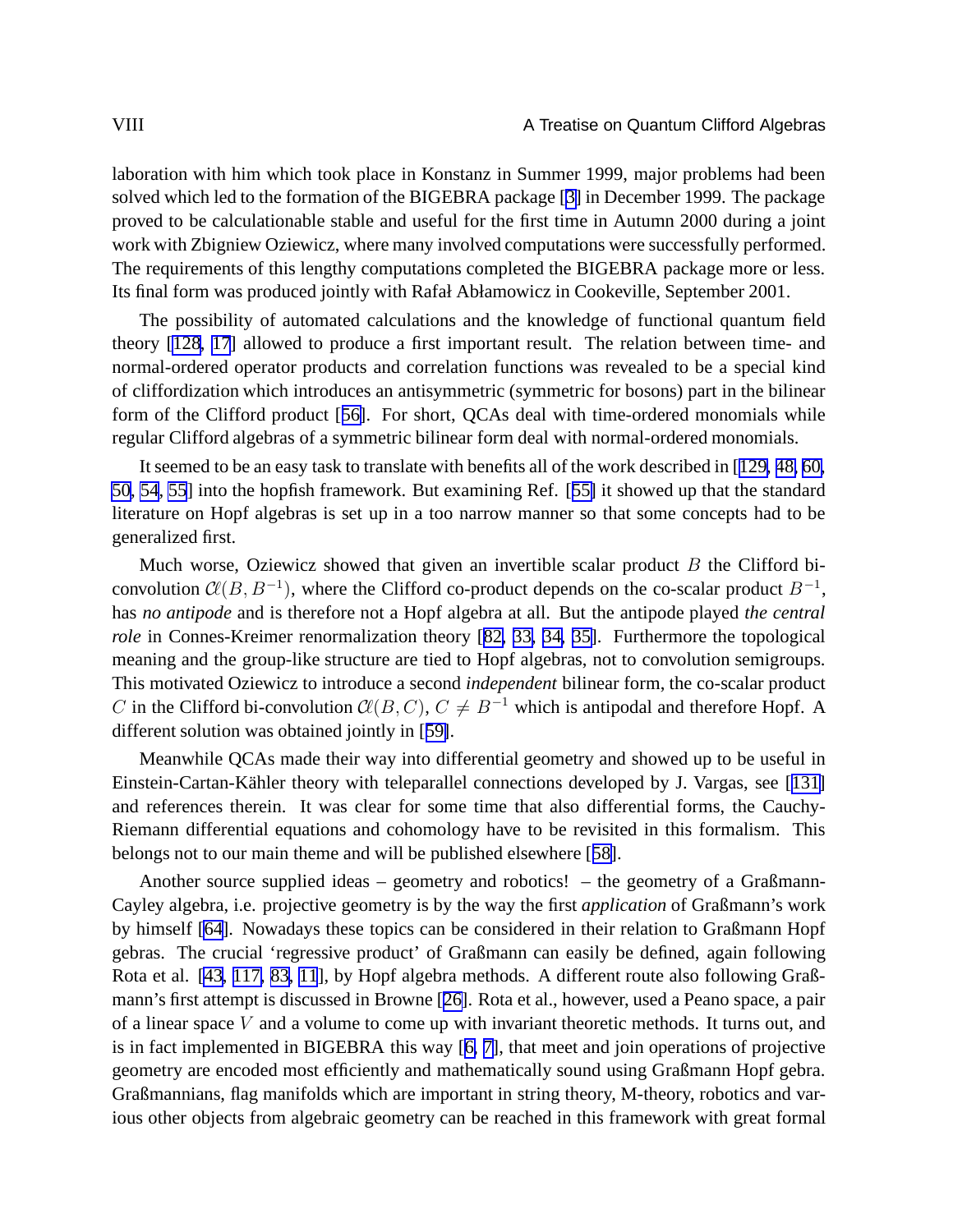and computational ease.

It turned out to be extremely useful to have geometrical ideas at hand which can be transformed into the QF theoretical framework. As a general rule, it is true that sane geometric concepts translate into sane concepts of QFT. However a complete treatment of the geometric background would have brought us too far off the road. Examples of such geometries would be Möbius geometry, Laguerre geometry, projective and incidence geometries, Hijelmslev planes and groups etc. [71, 15, 9, 10, 140]. I decided to come up with the algebraic part of Peano space, Graßmann-Cayley algebra, meet and join to have them available for later usage. Nevertheless, it will be possible for the interested reader to figure out to a large extend which geometric operations are behind many QF theoretical operations.

In writing a treatise on QCAs, I assume that the reader is familiar with basic facts about Graßmann and Clifford algebras. Reasonable introductions can be found in various text books, e.g. [115, 112, 14, 18, 27, 40, 87]. A good source is also provided by the conference volumes of the five international Clifford conferences [32, 93, 19, 42, 5, 120]. Nevertheless, the terminology needed later on is provided in the text.

In this treatise we make to a large extend use of graphical calculi. These methods turn out to be efficient, inspiring and allow to memorize particular equations in an elegant way, e.g. the 'Rota-sausage' of cliffordization which is explained in the text. Complicated calculations can be turned into easy manipulations of graphs. This is one key point which is already well established, another issue is to explore the topological and other properties of the involved graphs. This would lead us to graph theory itself, combinatorial topology, but also to the exciting topic of matroid theory. However, we have avoided graph theory, topology and matroids in this work.

Mathematics provides several graphical calculi. We have decided to use three flavours of them. I: Kuperberg's translation of tensor algebra using a self-created very intuitive method because we require some of his important results. Many current papers are based on a couple of lemmas proved in his writings. II. Commutative diagrams constitute a sort of *lingua franca* in mathematics. III. Tangle diagrams turn out to be dual to commutative diagrams in a particular sense. From a physicist's point of view they constitute a much more natural way to display dynamical 'processes'.

Of course, graphical calculi are present in physics too, especially in QFT and for the tensor or spinor algebra, e.g. [106] appendix. The well known Feynman graphs are a particular case of a successful graphical calculus in QFT. Connes-Kreimer renormalization attacks QFT via this route. Following Cayley, rooted trees are taken to encode the complexity of differentiation which leads via the Butcher B-series [28, 29] and a 'decoration' technique to the Zimmermann forest formulas of BPHZ (Bogoliubov-Parasiuk-Hepp-Zimmermann) renormalization in momentum space.

Our work makes contact to QFT on a different and very solid way not using the mathematically peculiar path integral, but functional differential equations of functional quantum field theory, a method developed by Stumpf and coll. [128, 17]. This approach takes its starting point in position space and proceeds by implementing an algebraic framework inspired by and closely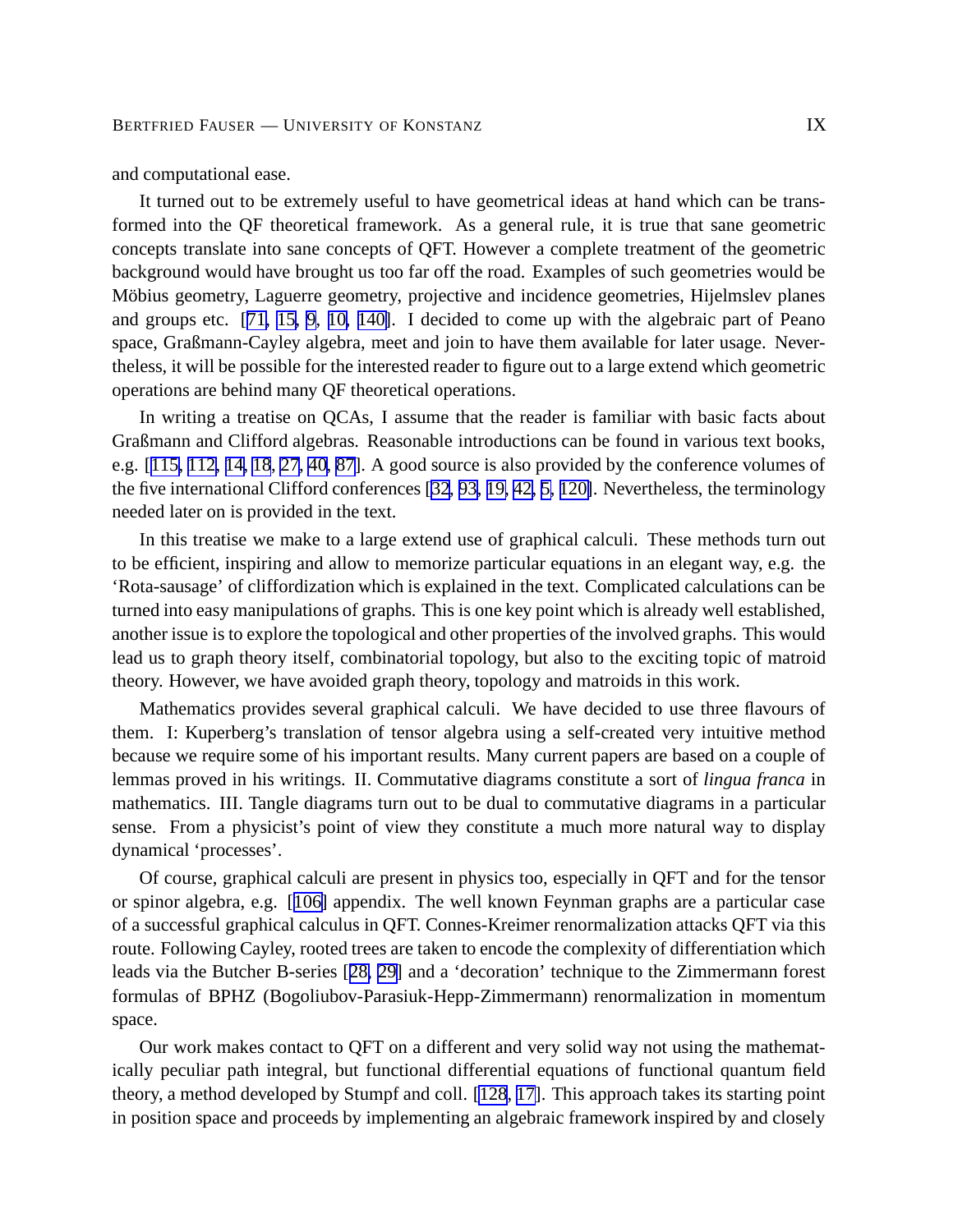related to  $C^*$ -algebraic methods without assuming positivity.

However, this method was not widely used in spite of reasonable and unique achievements, most likely due to its lengthy and cumbersome calculations. When I became aware of Clifford algebras in 1993, as promoted by D. Hestenes [68, 69] for some decades now, it turns out that this algebraic structure is a key step to compactify notation and calculations of functional QFT [47]. In the same time many *ad hoc* arguments have been turned into a mathematical sound formulation, see e.g. [47, 48, 60, 50]. But renormalization was still not in the game, mostly since in Stumpf's group in Tübingen the main interest was laid on non-linear spinor field theory which has to be regularized since it is non-renormalizable.

While I was finishing this treatise Christian Brouder came up in January 2002 with an idea how to employ cliffordization in renormalization theory. He used the same transition as was employed in [56] to pass from normal- to time-ordered operator products and correlation functions but implemented an additional bilinear form which introduces the renormalization parameters into the theory but remains in the framework of cliffordization. This is the last part of a puzzle which is needed to formulate all of the algebraic aspects of (perturbative) QFT entirely using the cliffordization technique and therefore in the framework of a Clifford Hopf gebra (Brouder's term is 'quantum field algebra', [22]). This event caused a prolongation by a chapter on generalized cliffordization in the mathematical part in favour of some QFT which was removed and has to be rewritten along entirely hopfish lines. It does not make any sense to go with the *algebra only* description any longer. As a consequence, the discussion of QFT under the topic 'QFT as Clifford Hopf gebra' will be a sort of second volume to this work. Nevertheless, we give a complete synopsis of QFT in terms of QCAs, i.e. in terms of Clifford Hopf gebras. Many results can, however, be found in a pre-Hopf status in our publications.

What is the content and what are the *main results*?

- The Peano space and the Graßmann-Cayley algebra, also called bracket algebra, are treated in its classical form as also in the Hopf algebraic context.
- The bracket of invariant theory is related to a Hopf gebraic integral.
- Five methods are exhibited to construct (quantum) Clifford algebras, showing the outstanding beautiness of the Hopf gebraic method of cliffordization.
- We give a detailed account on Quantum Clifford Algebras (QCA) based on an arbitrary bilinear form B having no particular symmetry.
- We compare Hopf *algebras* and Hopf *gebras*, the latter providing a much more plain development of the theory.
- Following Oziewicz, we present Hopf gebra theory. The crossing and the antipode are exhibited as dependent structures which have to be calculated from structure tensors of the product and co-product of a bi-convolution and cannot be subjected to a choice.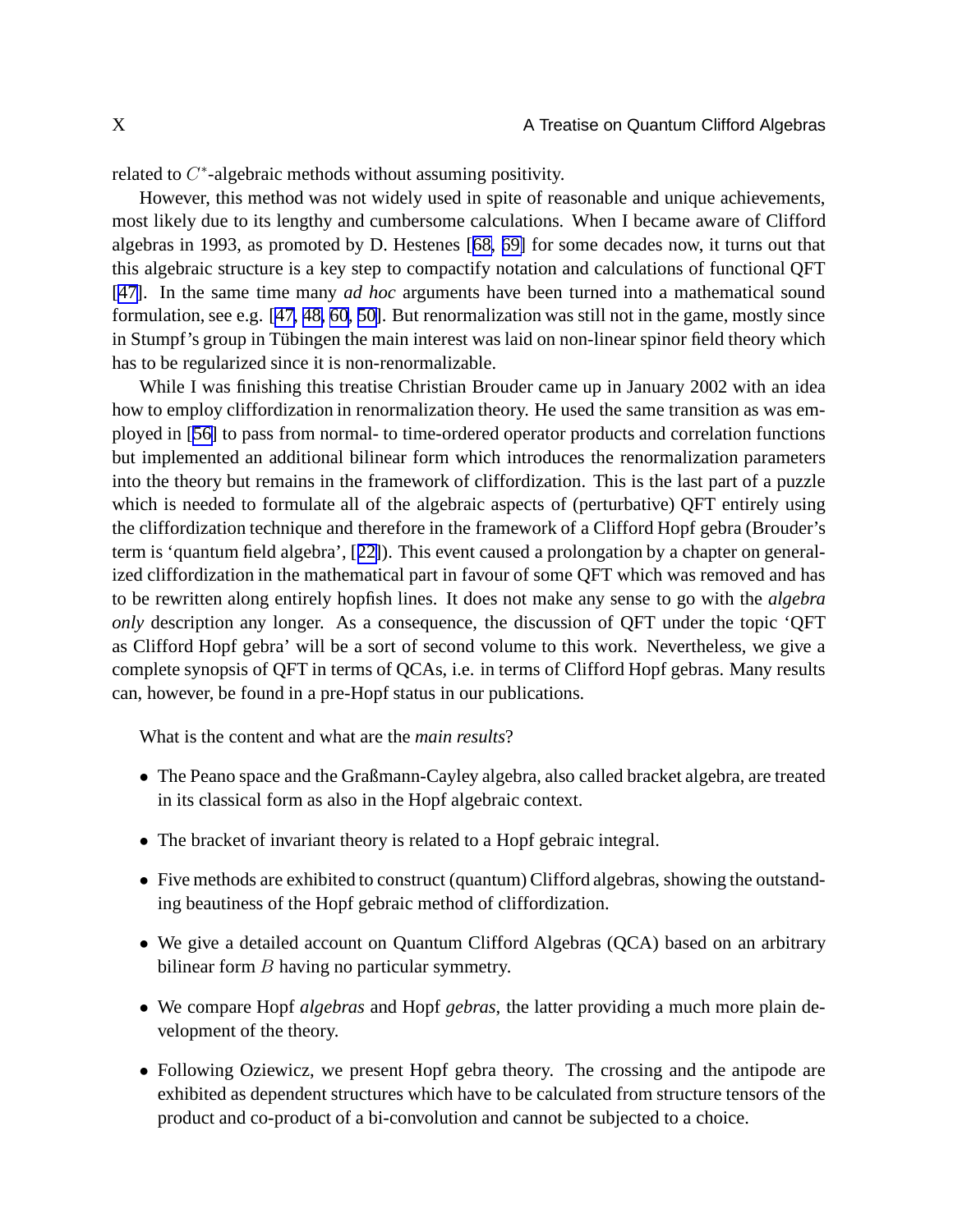- We use Hopf algebraic methods to derive the basic formulas of Clifford algebra theory (classical and QCA). One of them will be called *Pieri-formula of Clifford algebra*.
- We discuss the Rota-Stein cliffordization and co-cliffordization, which will be called, stressing an analogy, the *Littlewood-Richardson rule of Clifford algebra*.
- We derive *grade free* and very efficient product formulas for almost all products of Clifford and Graßmann-Cayley algebras, e.g. Clifford product, Clifford co-product (time- and normal-ordered operator products and correlation functions based on dotted and undotted exterior wedge products), meet and join products, co-meet and co-join, left and right contraction by arbitrary elements, left and right co-contractions, etc.
- We introduce non-interacting and interacting Hopf gebras which cures a drawback in an important lemma of Kuperberg which is frequently used in the theory of integrable systems, knots and even QFT as proposed by Witten. Their setting turns thereby out to be close to free theories.
- We show in low dimensional examples that no non-trivial integrals do exist in Clifford co-gebras and conjecture this to be generally true.
- A 'spinorial' antipode, a convolutive unipotent, is given which symmetrizes the Kuperberg ladder.
- We extend cliffordization to bilinear forms  $BF$  which are *not* derivable from the exponentiation of a bilinear form on the generating space  $B$ .
- We discuss generalized cliffordization based on non-exponentially generated bilinear forms. Assertions on the derived product show that exponentially generated bilinear forms are related to 2-cocycles.
- An overview is presented on functional QFT. Generating functionals are derived for timeand normal-ordered non-linear spinor field theory and spinor electrodynamics.
- A detailed account on the role of the counit as a 'vacuum' state is described. Two models with  $U(1)$  and  $U(2)$  symmetry are taken as examples.
- It is shown how the quantization enters the cliffordization. Furthermore we explain in which way the vacuum is determined by the propagator of the theory.
- Quantum Clifford algebras are proposed as the algebras of QFT.

What is *not to be found* in this treatise? It was not intended to develop Clifford algebra theory from scratch, but to concentrate on the 'quantum' part of this structure including the unavoidable hopfish methods.  $q$ -deformation, while possible and most likely natural in our framework is not explicitely addressed. However the reader should consult our results presented in Refs.